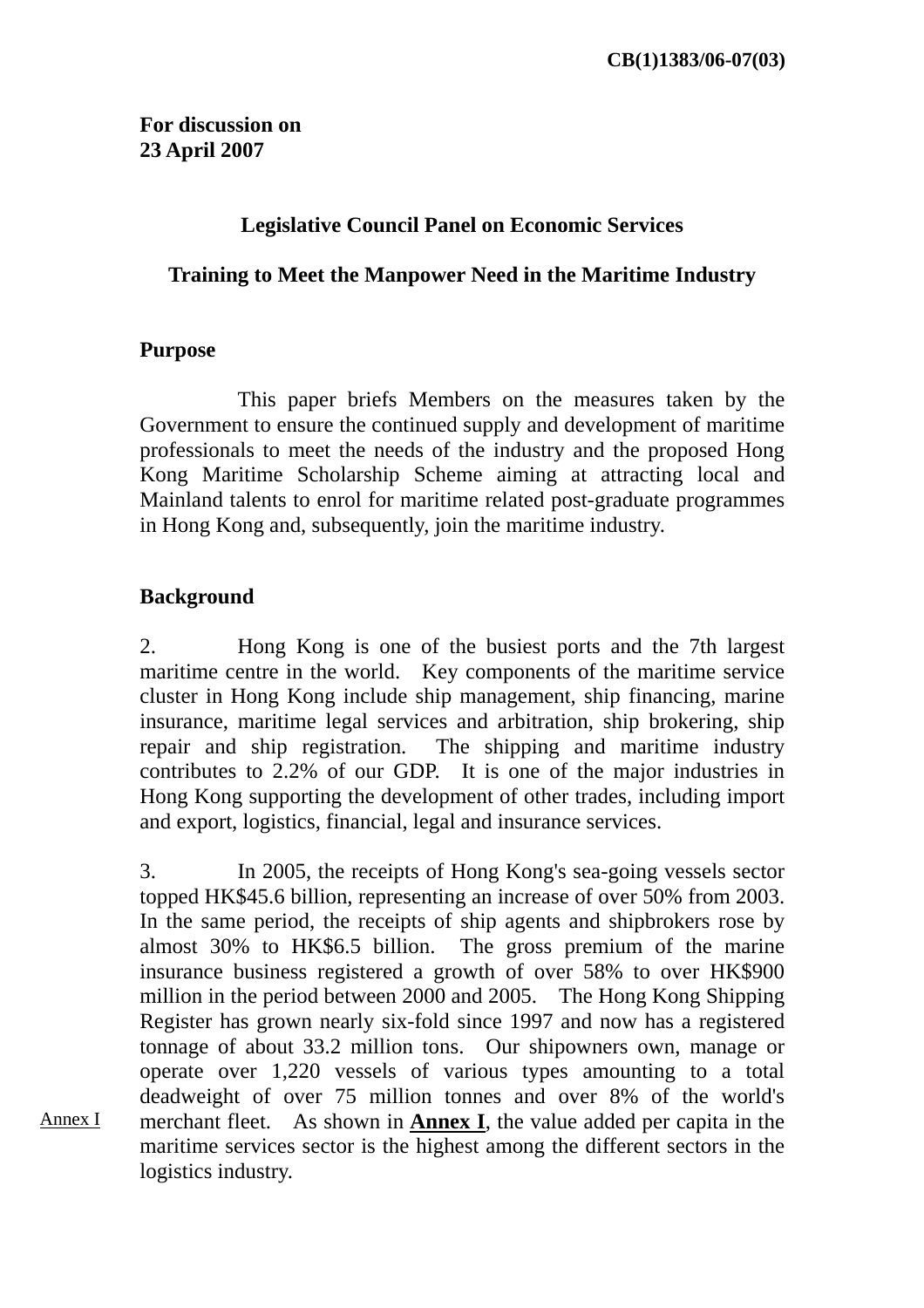4. There is a general misconception that the maritime industry offers mainly sea-going employment. In fact, the maritime service cluster provides a wide range of shore-based job opportunities. Due to the broad nature of maritime related services, some of these services are sometimes subsumed under different service sectors, e.g., shipping finance is a sub-sector of banking services. Also, while long term sea-going experience would no doubt be useful to shore-based management posts in areas like ship management, it is not a must. Short-term sea-going experience would already provide a good background for maritime professionals.

5. The rapid growth and diversification of the Hong Kong economy leads to a wider choice of job opportunities in many sectors, and a sea-going career has become less and less attractive for young people joining the workforce in Hong Kong. Many people also mistakenly believe that the career path in shipping and maritime sectors compares less favorably with other service sectors.

6. The maritime industry faces keen competition in the manpower market. The industry stakeholders, the members of Maritime Industry Council (MIC) and the members of Focus Group on Maritime, Logistics and Infrastructure under the Economic Summit have expressed concern on the shortage of manpower which would significantly constrain the development of Hong Kong's maritime industry and affect our position as an international maritime centre. To sustain its growth, it is therefore important to ensure the continued supply and development of sufficient professionals to meet the demand of the industry including some home grown talent with seafaring skills and experience to manage our ships and to fill a wide range of jobs in the shore-based maritime related sectors.

#### **Measures taken**

Annex II

7. At present, there are a number of full-time maritime related courses provided at tertiary and post-secondary level by universities and training institutions as set out in the list at **Annex II**. In addition, there are short term professional training courses to cater for the different needs of maritime professionals. It is noted that the number of student intake for maritime studies is fairly limited. In that regard, the maritime industry has urged the relevant training institutions and universities to allocate more resources to maritime related programme and courses.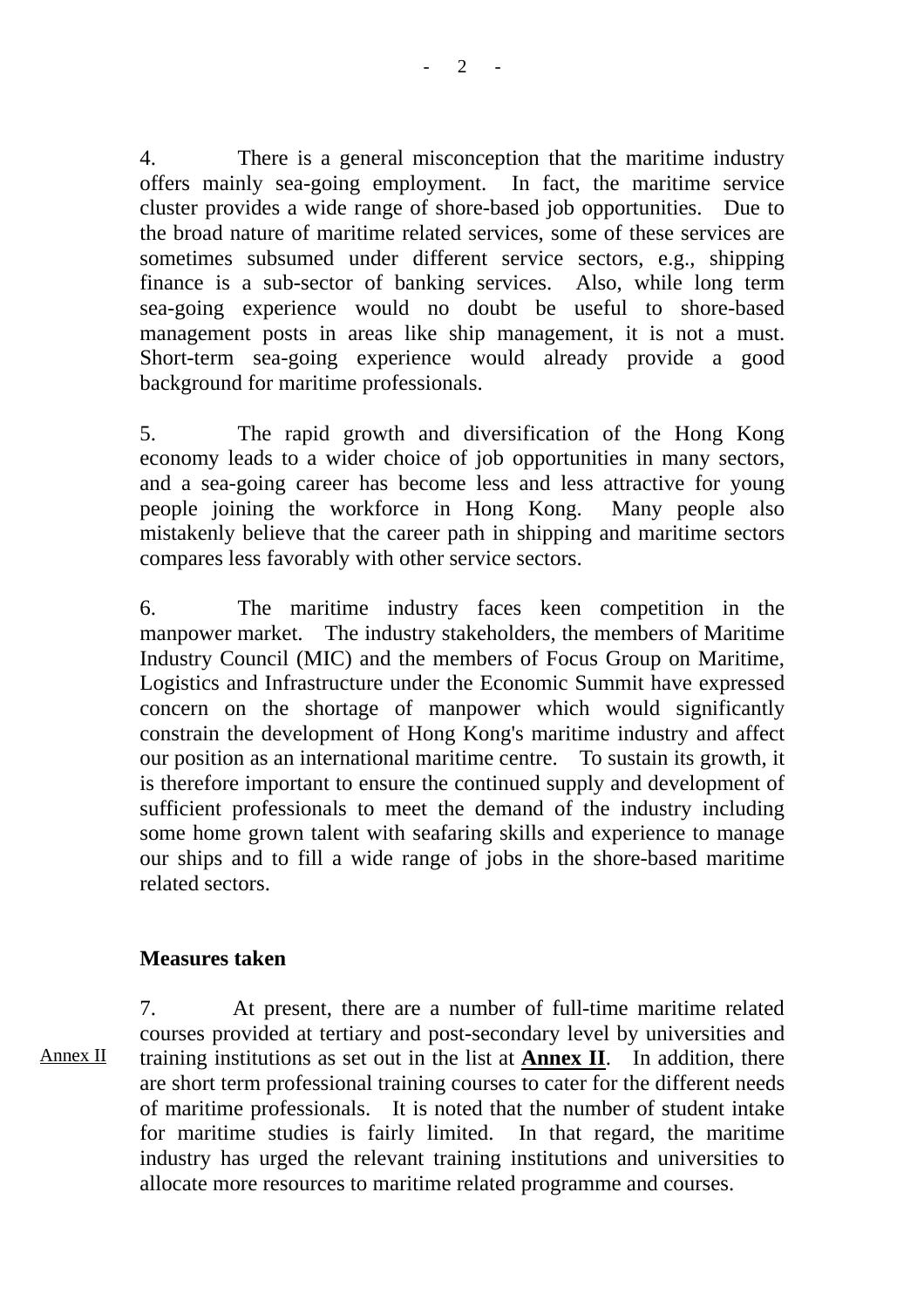*Sea-going Training Incentive Scheme* 

8. Due to the international nature of the maritime industry, job vacancies for a sea-going career are readily filled by crews from outside Hong Kong with lower salary expectation. According to industry information, the salary for a Mainland cadet is about US\$250 per month. At this level, graduates from the maritime studies in Hong Kong do not find it attractive to start a sea-going career and fewer and fewer young people are willing to take on sea-going training. Certain sectors of the maritime industry need maritime professionals with qualification such as the certificate of competency for ships' officers. This qualification in turn requires some minimum sea-going training. Consequently, those sectors also suffer an acute shortage of home grown professionals with maritime qualification and sea-going experience capable of filling shore-based management positions.

9. With a view to encouraging more Hong Kong young people to take on and complete sea-going training with a view to developing their future careers in the maritime industry, we launched the Sea-going Training Incentive Scheme in 2004 with a funding of HK\$9 million. Under the scheme, each participating cadet will receive a financial incentive of HK\$4,000 per month from the Government during the cadetship training period. The training will qualify the cadet to sit for the Class 3 Deck/Engineer Officer Certificate of Competency Examination. The cadetship training and the qualification obtained can then pave the way for these young cadets to assume a shore-based management role in the shipping and maritime sector. 62 cadets have joined the Scheme since its launch in 2004, 18 of them have passed their first professional examination.

#### *Ship Repair Training Incentive Scheme*

10. To maintain and further develop Hong Kong as an international maritime centre and a first class container port, it is necessary to provide an efficient and effective ship-repair service to ships calling at our ports. The ship-repair industry is facing a persistent shortage of local qualified ship-repair personnel. Because of its laborious work nature and the testing work environment, the ship-repair career has become less and less attractive for people joining the workforce, and the shortage has become more acute in the past few years.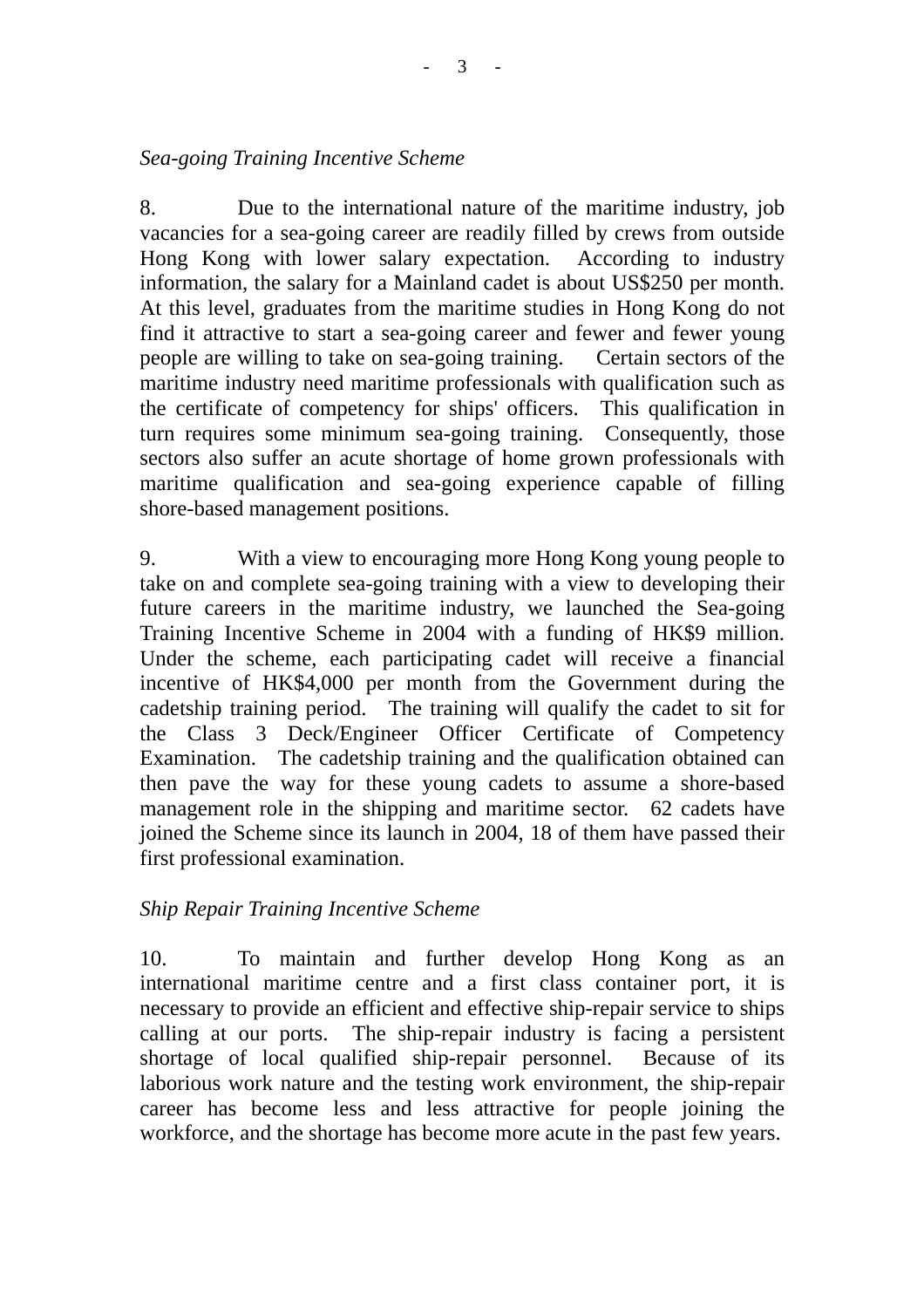11. To ensure a quality workforce in the ship-repair sector, it is necessary to encourage more Hong Kong people to receive the necessary training and join the ship-repair industry. To address the manpower shortage, we launched a Ship Repair Training Incentive Scheme in 2006 by offering training programme and financial incentive. Under the scheme, an apprentice is required to attend a designated course provided by Vocational Training Council and thereafter complete a period of on-the-job training. To encourage people to join the Scheme, the participants will receive financial incentive on top of their salaries for the period of the on-the-job training programme. To date, 7 applications to the Scheme have been vetted and approved. The participants are being employed by 3 local shipyards as apprentices.

## *Education and Career Expo*

12. To promote the career prospect in the maritime industry, we participated in the Education and Careers Expo in 2006 and 2007 jointly held by the Labour Department and the Hong Kong Trade Development Council. Through these events, we outlined the latest career opportunities in the maritime service cluster, disseminated information on training and qualifications relating to seafaring careers; and promote the professional image of the maritime industry to the students and job seekers.

13. As a part of the programme to promote the sea-going career, career talks were held in secondary schools in addition to the maritime training institutes. In 2005 and 2006, we organised talks attended by some 4,600 students in secondary schools and relevant training institutes.

#### *Training Seminars*

14. As an ongoing effort to enrich our maritime professionals' international shipping knowledge and skills, with the support of the industry, the MIC organized the following training seminars in recent years:

(a) *The Use of an "Arbitration in Hong Kong" Clause in Standard Form Contracts* - a half-day seminar co-organized with the Hong Kong International Arbitration Centre (HKIAC) in May 2005;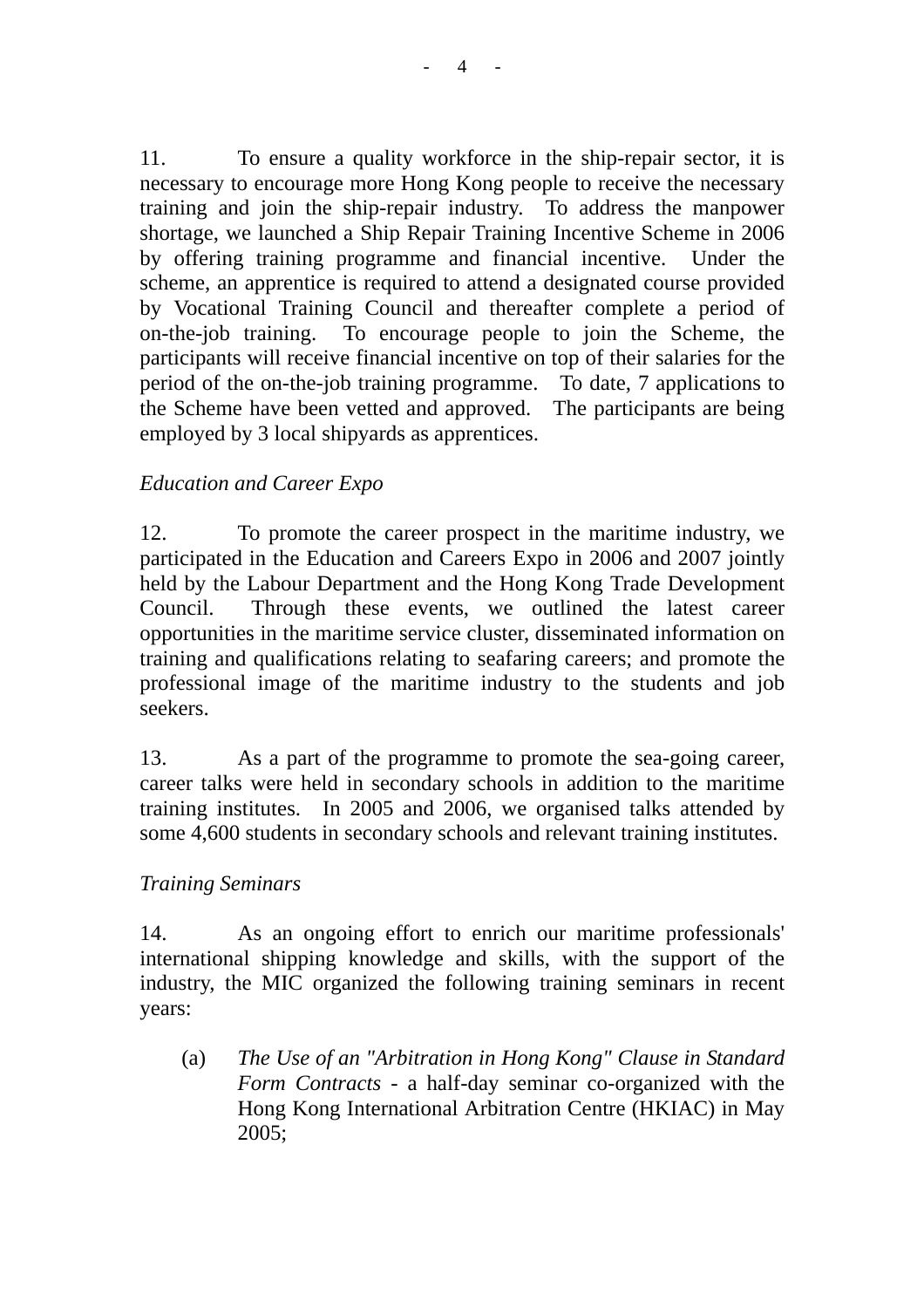- (b) *Training Seminar on Hong Kong Maritime Services* a two-and-a-half-day seminar held in November 2005 and supported by the Hong Kong Maritime Law Association and other professional bodies; and
- (c) *BIMCO "Check before Fixing" Seminar*  a two-day seminar jointly organized with the Baltic and International Maritime Council (BIMCO) in February 2007.

# **Proposal**

15. To help meet the manpower demand of the industry, we would launch the Hong Kong Maritime Scholarship Scheme (the proposed Scheme) aiming at attracting local and mainland talents to take up maritime related post-graduate programmes in Hong Kong and, subsequently join our shipping and maritime industry.

16. The proposed Scheme will initially cover the full-time master-degree programme "MSc Degree in International Shipping and Transport Logistics" (MSc Programme) run by the Hong Kong Polytechnic University (PolyU). The MSc programme, comprising 39 credits and 240 hours of internship, may reasonably be completed in two years. Apart from academic studies, the internship training offered by shipping companies in Hong Kong would provide valuable hands on experience for future maritime professionals. We have already enlisted the assistance of the Hong Kong Shipowners Association in internship placement.

17. Under the proposed Scheme, both eligible local and Mainland university graduates may apply for the scholarship for the MSc Programme. The scholarship will be granted to the successful applicants on the condition that they agree to work full time in Hong Kong's maritime industry for a period of not less than one year after completion of the study programme.

18. We would provide for the proposed Scheme a one-off funding of HK\$4 million. Each scholarship award, amounting to HK\$160,000, is intended to cover the full tuition fee of the MSc Programme and a living allowance. Initially up to ten scholarships will be awarded, but the number may be increased if necessary.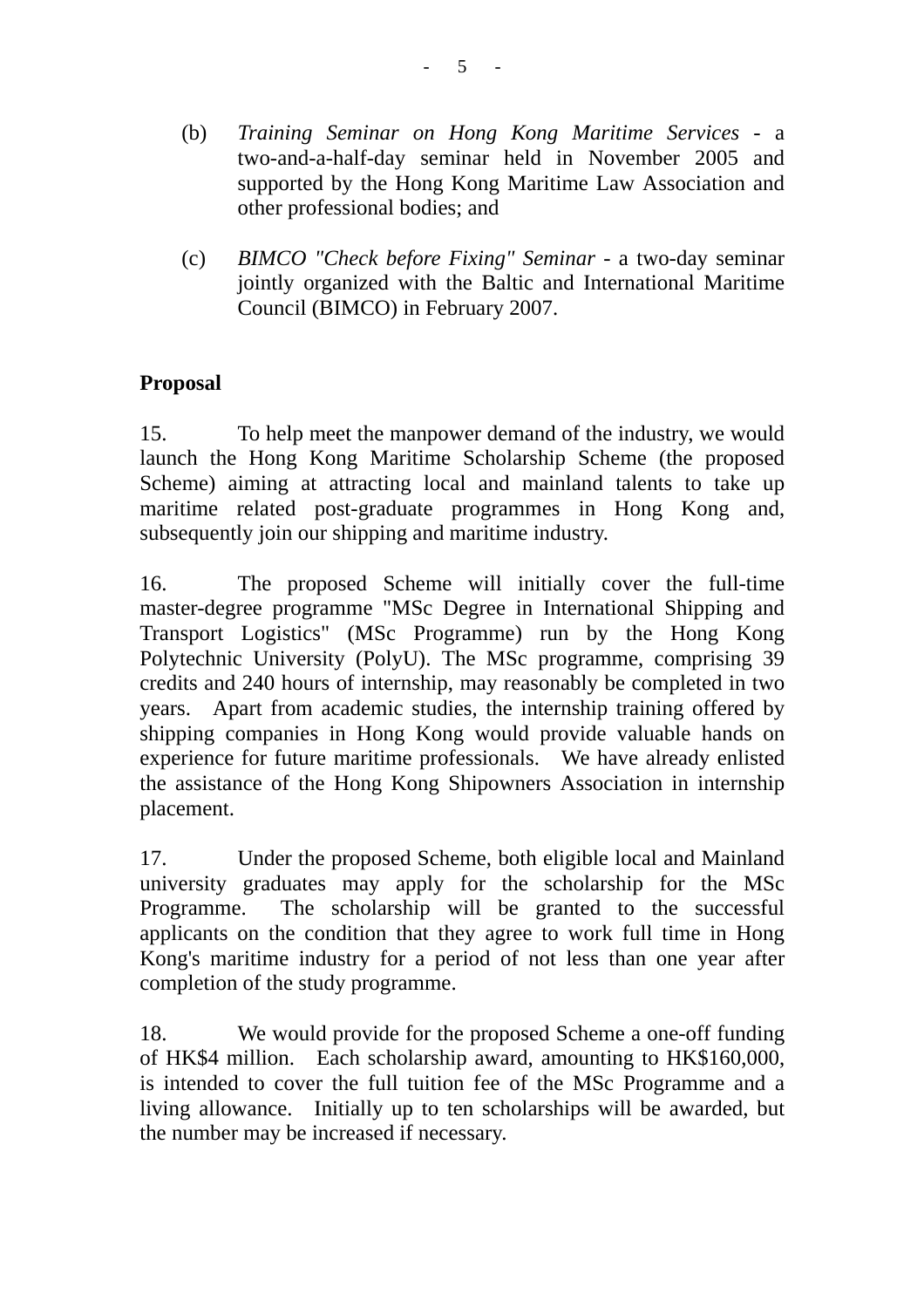19. PolyU, the only Hong Kong institution that offers postgraduate courses relevant to the proposed Scheme, is the administrator of the Scheme. A Steering Committee, chaired by the Hon Ms Miriam Lau and comprising members representing the industry, PolyU and the Government, has been set up to work out the implementation details, select the scholarship awardees and oversee the implementation of the Scheme.

20. PolyU will make use of its established networks to publicise the Scheme. It will invite the relevant Mainland universities, including the Shanghai Jiao Tung University, Shanghai Maritime University, Dalian Maritime University and Nankai University, to help publicise the scholarship in Mainland. We aim to have the first batch of the scholarship awarded for the academic year 2007/08.

21. The proposed Scheme will help build up an elite workforce for the industry to sustain its development and enhance its service quality, and competitiveness in maintaining Hong Kong as an international maritime centre. We have consulted the industry through the MIC and its Human Resources Task Force. They strongly supported the proposal.

## **Way Forward**

22. To further strengthen Hong Kong's position as an international maritime centre, we would continue to introduce measures to facilitate the manpower supply for maritime industry.

## **Advice Sought**

23. We seek Members' comments on the measures taken by the Government and support for the proposed Hong Kong Maritime Scholarship Scheme.

Economic Development Branch Economic Development and Labour Bureau 16 April 2007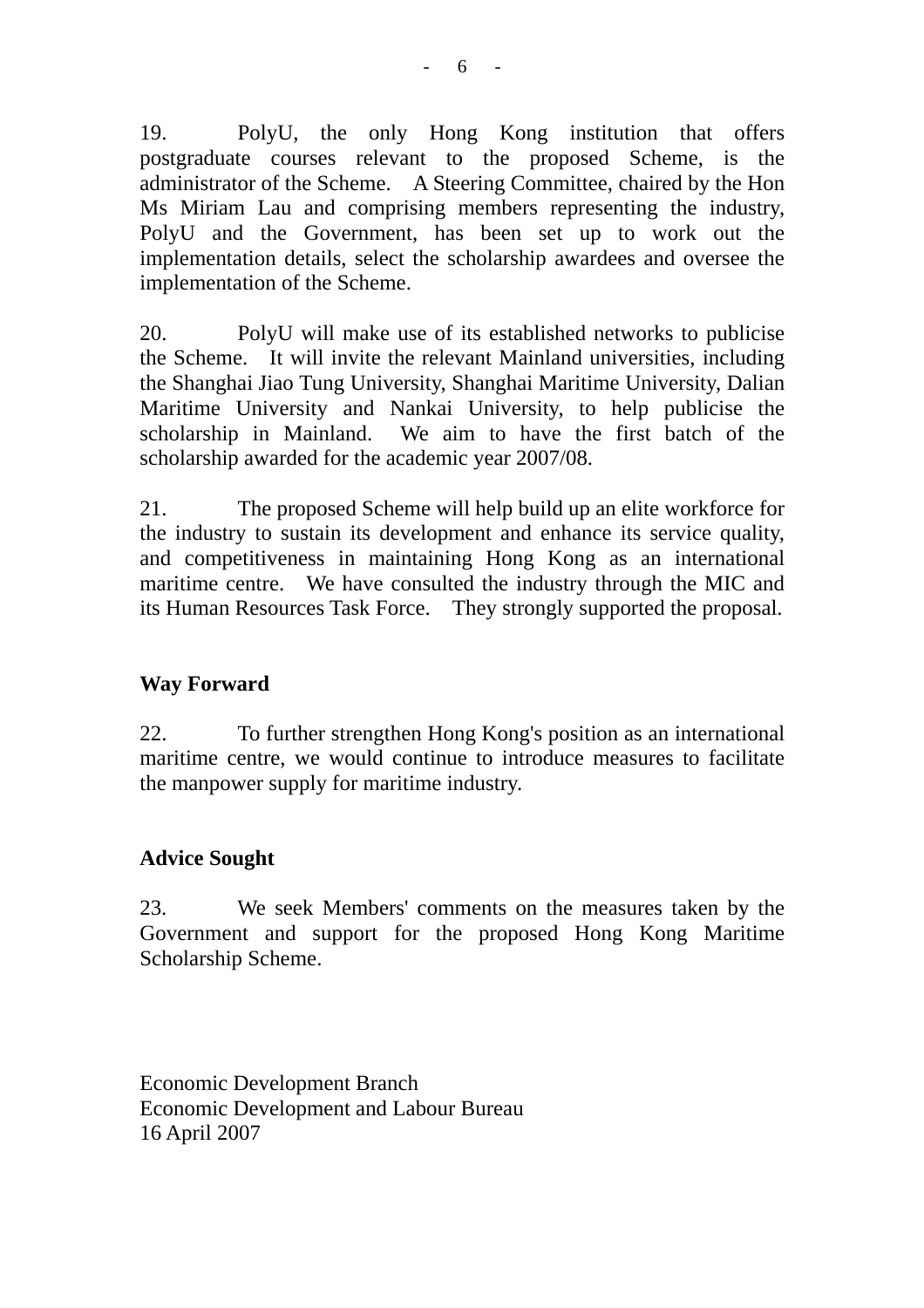# **Value Added to Persons Engaged in Maritime and other Logistics Services**

|                                                                     |      |      |      | <b>HK\$ '000</b> |       |       |  |  |
|---------------------------------------------------------------------|------|------|------|------------------|-------|-------|--|--|
| <b>Service Sectors</b>                                              | 2000 | 2001 | 2002 | 2003             | 2004  | 2005  |  |  |
| Maritime services                                                   |      |      |      |                  |       |       |  |  |
| Ship owners or operators of<br>sea-going vessels                    | 907  | 663  | 488  | 1,456            | 2,605 | 2,024 |  |  |
| Shipbrokers                                                         | 625  | 617  | 657  | 807              | 1,128 | 1,769 |  |  |
| Supporting services to water<br>transport                           | 665  | 624  | 613  | 608              | 672   | 604   |  |  |
| Inland water freight<br>transport                                   | 336  | 416  | 453  | 429              | 511   | 324   |  |  |
| Sea cargo forwarding<br>services                                    | 430  | 394  | 420  | 458              | 447   | 422   |  |  |
| Ship agents and managers                                            | 374  | 336  | 337  | 373              | 426   | 450   |  |  |
| Other logistics services                                            |      |      |      |                  |       |       |  |  |
| Supporting services to air<br>transport                             | 801  | 814  | 884  | 836              | 993   | 1,037 |  |  |
| Airlines companies**                                                | 890  | 743  | 990  | 825              | 949   | 985   |  |  |
| Cargo inspection, sampling<br>and weighing services                 | 372  | 342  | 473  | 605              | 642   | 451   |  |  |
| Air cargo forwarding<br>services                                    | 411  | 417  | 407  | 385              | 415   | 517   |  |  |
| Packing and crating services                                        | 180  | 192  | 213  | 188              | 261   | 210   |  |  |
| Storage                                                             | 261  | 229  | 212  | 244              | 253   | 298   |  |  |
| Miscellaneous<br>communications services<br>(e.g. courier services) | 280  | 232  | 230  | 242              | 250   | 260   |  |  |
| Land freight transport                                              | 199  | 179  | 186  | 175              | 196   | 189   |  |  |

Note: \*\* Include passenger transport

*Sources: Various annual economic surveys, Census and Statistics Department*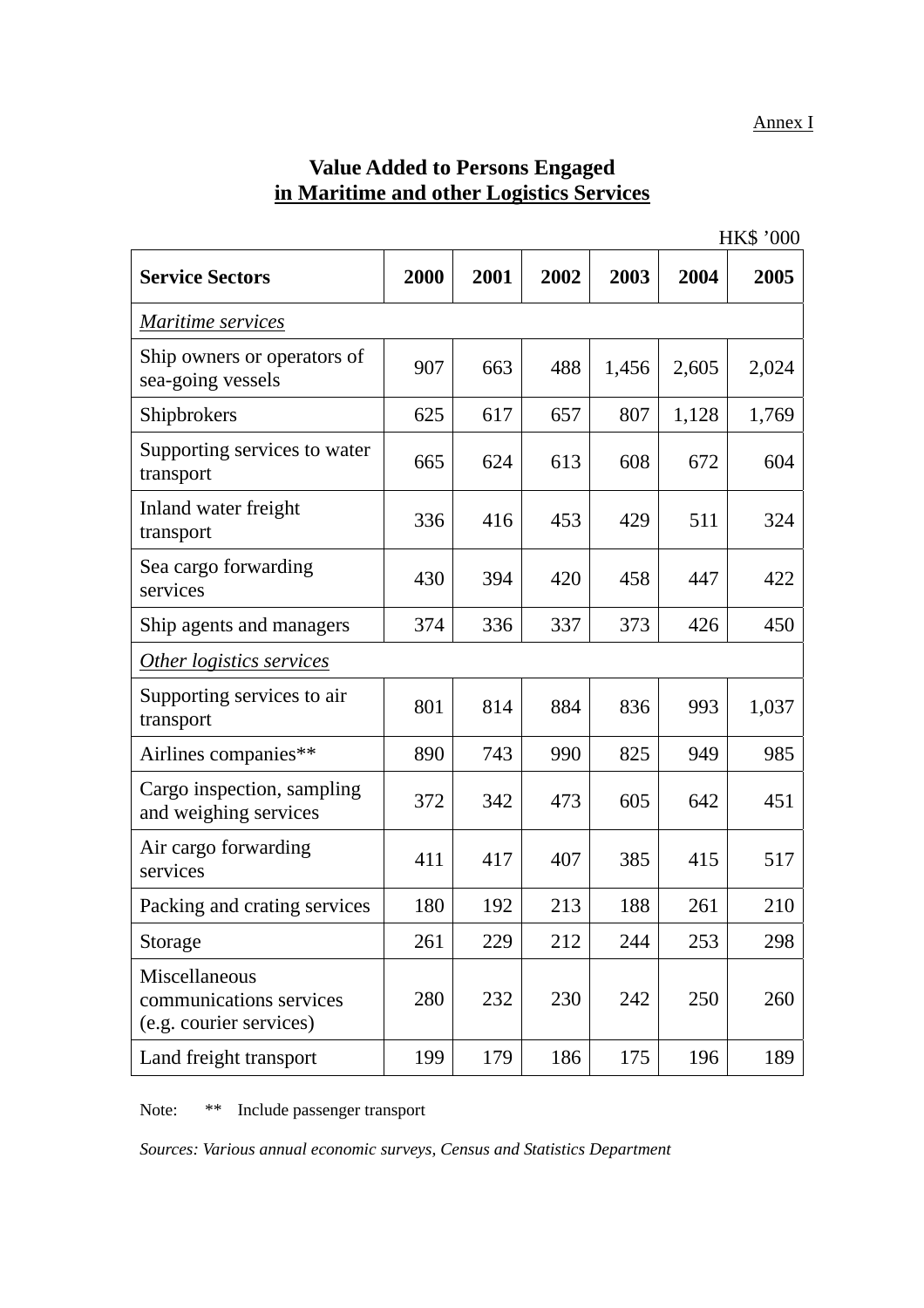#### Annex II

# **Maritime-related Courses Provided in Hong Kong**

#### **I. List of Maritime-related Courses**

#### *The Hong Kong Polytechnic University (HK PolyU)*  (Department of Logistics)

- \* Master of Science Degree / Postgraduate Diploma in International Shipping and Transport Logistics (MSc – normally 30 months, maximum 5 years; PgD – normally 12 months, maximum 2 years)
- \* Master of Philosophy Degree / Doctor of Philosophy Degree in Logistics (MPhil – normally 2 years; PhD – normally 3 years)
- \* Bachelor of Science Degree (with Honours) in International Shipping and Transport Logistics (3-year course) (phasing out starting 2005/06)
- \* Bachelor of Business Administration Degree (with Honours) in International Shipping and Transport Logistics (3-year course)
- \* Higher Diploma in International Transport Logistics (2-year course)

# *Maritime Services Training Institute (MSTI)*

(Former Seamen's Training Centre)

- \* Diploma in Maritime Studies (2-year course) (phasing out starting 2006/07)
- \* Higher Diploma in Maritime Studies (3-year course) (starting from 2007/08)

## *Hong Kong Institute of Vocational Education, Tsing Yi (IVE TY)*

\* Higher Diploma in Mechanical Engineering (3-year course) (become a 4-year course starting from 2006/07)